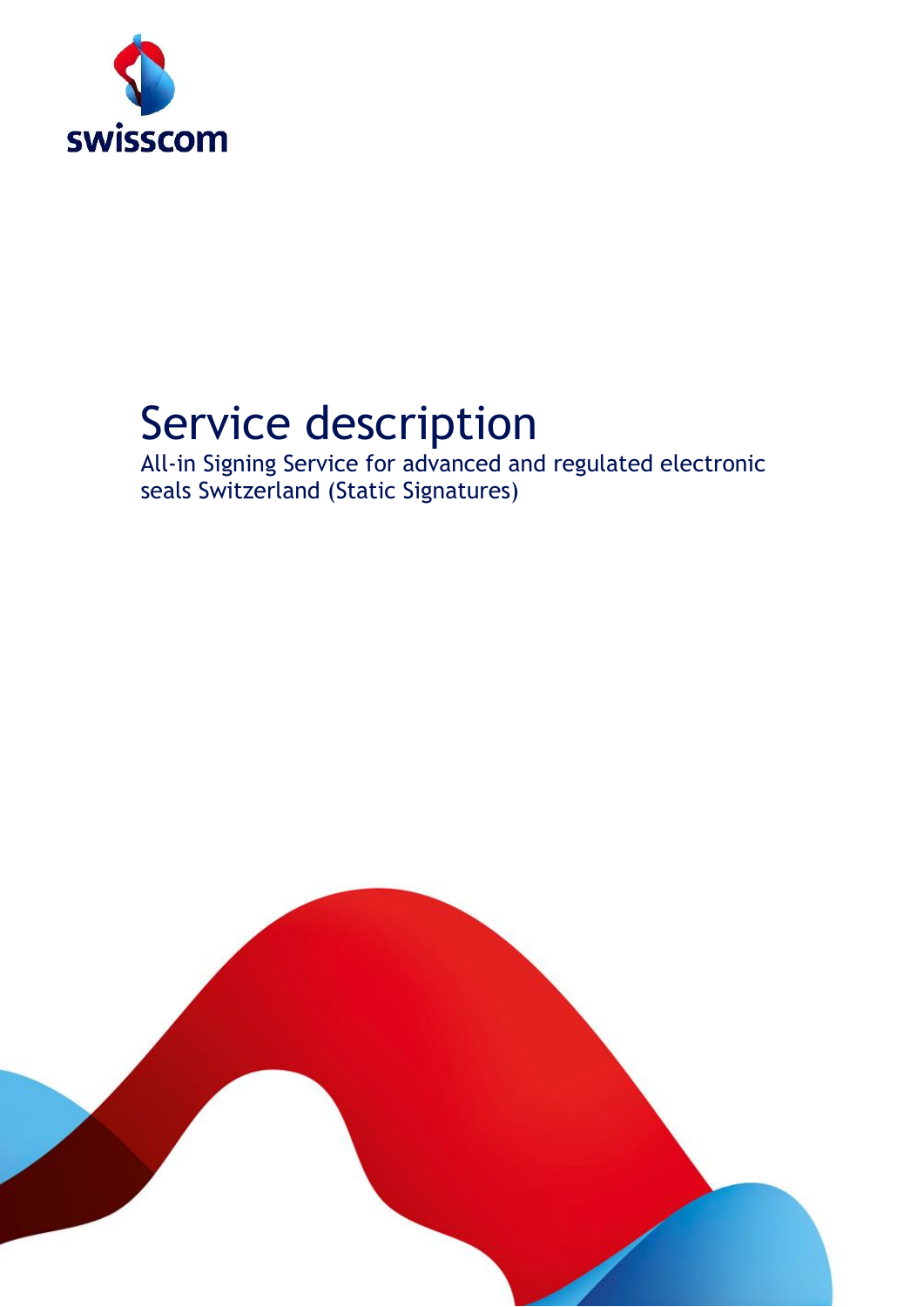

# Table of contents

| $\mathbf{2}$ |                                                                                                  |  |
|--------------|--------------------------------------------------------------------------------------------------|--|
| 2.1          |                                                                                                  |  |
| 2.2          |                                                                                                  |  |
| 3            |                                                                                                  |  |
| 3.1          |                                                                                                  |  |
| 3.2          |                                                                                                  |  |
| 3.3          |                                                                                                  |  |
| 3.4          |                                                                                                  |  |
| 4            |                                                                                                  |  |
| 5.           |                                                                                                  |  |
| 5.1          |                                                                                                  |  |
| 5.1.1        |                                                                                                  |  |
| 5.2          |                                                                                                  |  |
| 6.           |                                                                                                  |  |
| 6.1          |                                                                                                  |  |
| 6.2          |                                                                                                  |  |
| 7            |                                                                                                  |  |
| 7.1          |                                                                                                  |  |
| 7.2          | Operation of the subscriber application if the subscriber and seal creator are not identical  12 |  |
| 7.3          |                                                                                                  |  |
| 7.4          |                                                                                                  |  |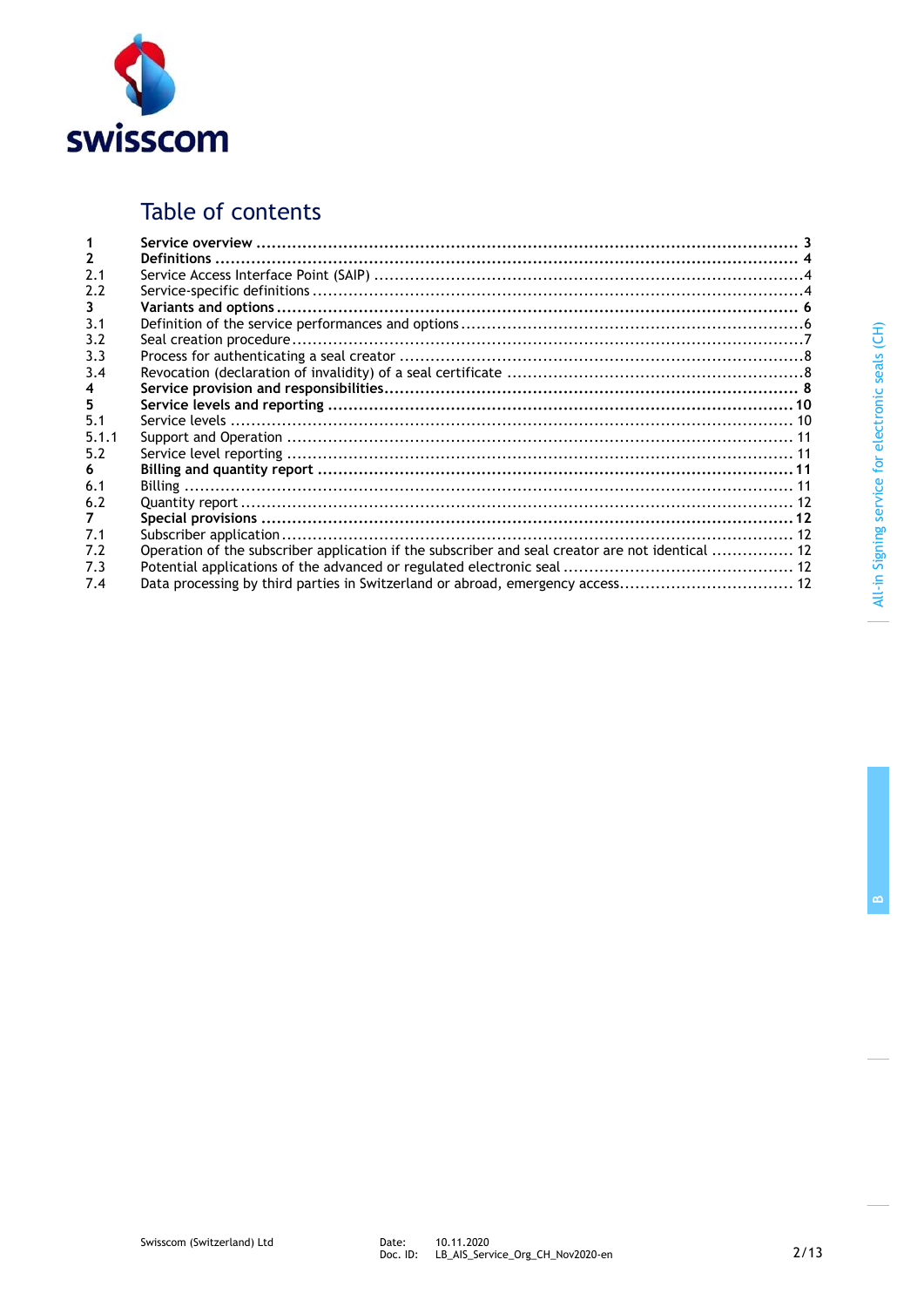**B**



### 1 Service overview

The All-in Signing (AIS) service is a server-based remote signature service provided at the data centres of Swisscom (Switzerland) Ltd in Switzerland.

Swisscom (Switzerland) Ltd is a recognised provider of certification services in Switzerland for electronic signatures in accordance with the Swiss Federal Act on Electronic Signatures (ESigA) (Bundesgesetz vom 19. Dezember 2003 über Zertifizierungsdienste im Bereich der elektronischen Signatur or "ZertES"). An accredited certification authority regularly checks whether the requirements imposed by Swiss law and/or technical norms on recognised providers of certification services for electronic signatures are met.

In general, AIS offers, depending on the type of contract, advanced and qualified electronic signatures for individuals as well as advanced and regulated electronic seals for organisations. This service description describes the service for advanced electronic seals and regulated electronic seals for organisations in accordance with Swiss law (ESigA).

Organisations that create seals (hereinafter "seal creators", see the detailed definition in section 2) can use AIS to attach an electronic seal to digital files, thereby ensuring the integrity and authenticity of a file. From a technical point of view, the electronic seal is based on the exact same procedure as the electronic signature. Swisscom (Switzerland) Ltd creates and manages the seal certificate for the seal creator on a fiduciary basis and makes it available for the AIS service through an encrypted channel. Thus, apart from a subscriber application, the seal creator does not need any other operational resources for this service, such as tokens or a signature card.

In the seal creation process, the subscriber application produces a document such that only the hash (check sum of fixed length without any indication of the content) is sent to the AIS service. The files that are effectively readable and the information they contain do not leave the subscriber's system environment and cannot, therefore, be viewed by Swisscom. The signed hash is reintegrated into the document by the subscriber application, thereby creating a signed document. All the hashes of the documents that are sent by the subscriber over the secure interface are signed by Swisscom. Batch operations are thus also possible. In this case, the subscriber agrees that the establishment of the authorised connection qualifies as approval to Swisscom for seal creation. The subscriber can also operate the subscriber application for a seal creator as a third party. In this case, Swisscom needs authorisation from the seal creator to create a seal via the subscriber application of the subscriber.

Before commencing the service, every seal creator submits a certificate application, which is verified by Swisscom or by a third party under the responsibility of Swisscom.

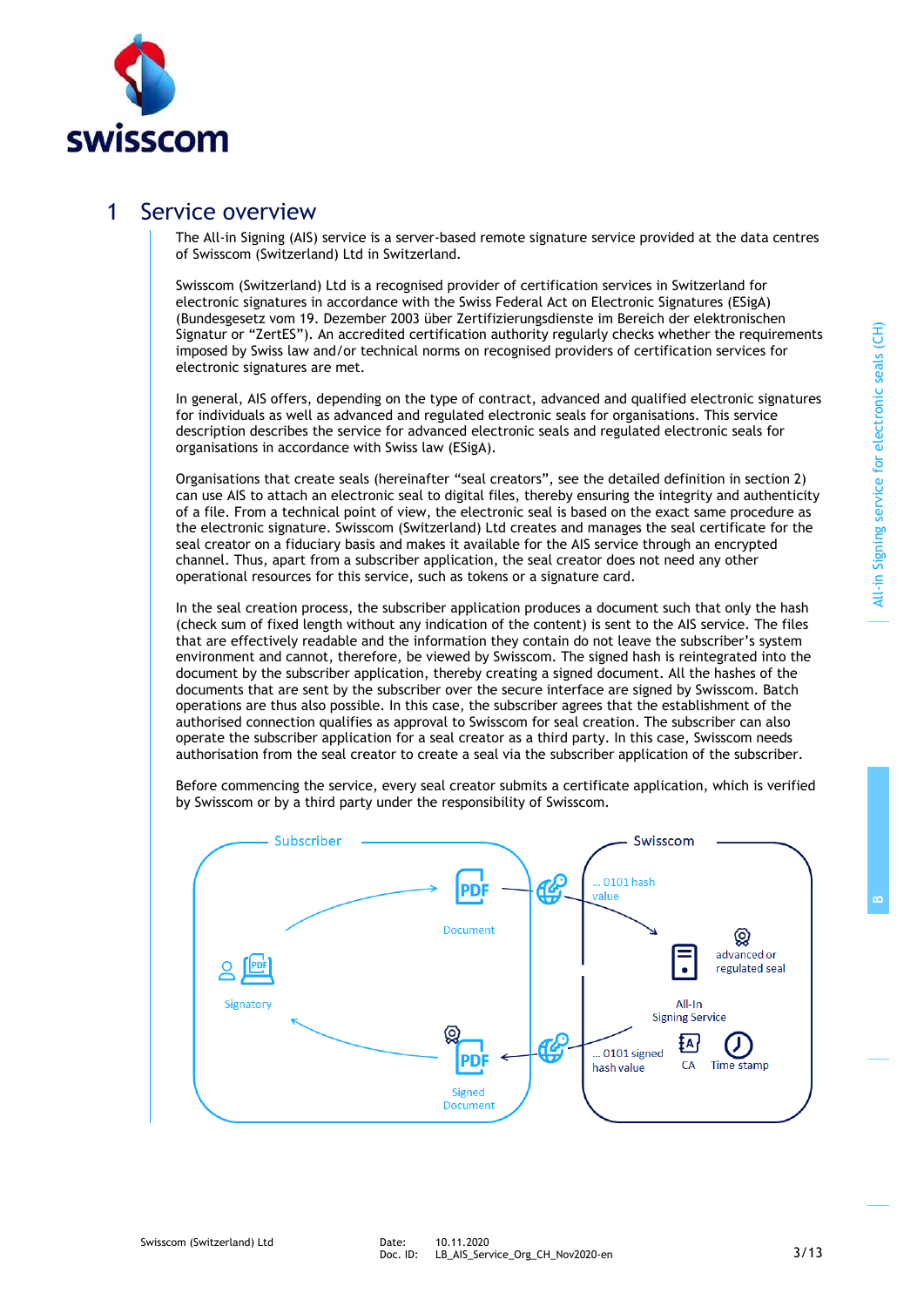

# 2 Definitions

### **2.1 Service Access Interface Point (SAIP)**

The Service Access Interface Point (SAIP) is the contractually agreed, geographical and/or logical point at which a service is delivered to the service user. It is also the point at which a service is monitored and the service level provided is documented.

The following schematic diagram illustrates the services and service components of the All-in Signing service:



### **2.2 Service-specific definitions**

| <b>Term</b>           | <b>Description</b>                                                                                                                                                                                                                                                                                                                                                                                                                                                                                                                                  |
|-----------------------|-----------------------------------------------------------------------------------------------------------------------------------------------------------------------------------------------------------------------------------------------------------------------------------------------------------------------------------------------------------------------------------------------------------------------------------------------------------------------------------------------------------------------------------------------------|
| Access<br>certificate | Certificate that authenticates the access of the subscriber application to AIS and serves<br>to encrypt communication with the AIS service. It is a publicly trusted SSL/TLS<br>certificate or a SSL/TLS certificate that is signed by the subscriber and also includes the<br>public key. The specification is included in the configuration and acceptance<br>declaration.<br>If the subscriber and seal creator are identical, an authorised representative of the                                                                               |
|                       | subscriber transmits the access certificate to Swisscom electronically (for example, by<br>e-mail).                                                                                                                                                                                                                                                                                                                                                                                                                                                 |
|                       | If the subscriber and seal creator are not identical, in addition to transmitting the<br>access certificate to Swisscom, the written consent of the seal creator has to obtained<br>allowing Swisscom to use the access certificate to create electronic seals in the name<br>of the seal creator by means of the subscriber application of the subscriber. In the case<br>of a regulated certificate, the seal creator always retains access to the private key of<br>this access certificate and personally hands the certificate on to Swisscom. |
| <b>AIS</b>            | All-in Signing                                                                                                                                                                                                                                                                                                                                                                                                                                                                                                                                      |
| AIS service           | All-in Signing service. The signature service provides an interface linked to a subscriber<br>application to activate the seal creation.                                                                                                                                                                                                                                                                                                                                                                                                            |
| <b>BINA</b>           | Swiss Federal Act of 18 June 2010 on the Business Identification Number (Bundesgesetz<br>vom 18. Juni 2010 über die Unternehmens-Identifikationsnummer or "UIDG")                                                                                                                                                                                                                                                                                                                                                                                   |
| <b>CMS</b>            | Cryptographic message syntax - a syntax defined in RFC5652 for the digital signature<br>and cryptographic messages.                                                                                                                                                                                                                                                                                                                                                                                                                                 |
| CP/CPS                | Certification guidelines (CP/CPS) for issuing certificates of the "Diamond" (qualified)<br>and "Sapphire" (advanced) classes.                                                                                                                                                                                                                                                                                                                                                                                                                       |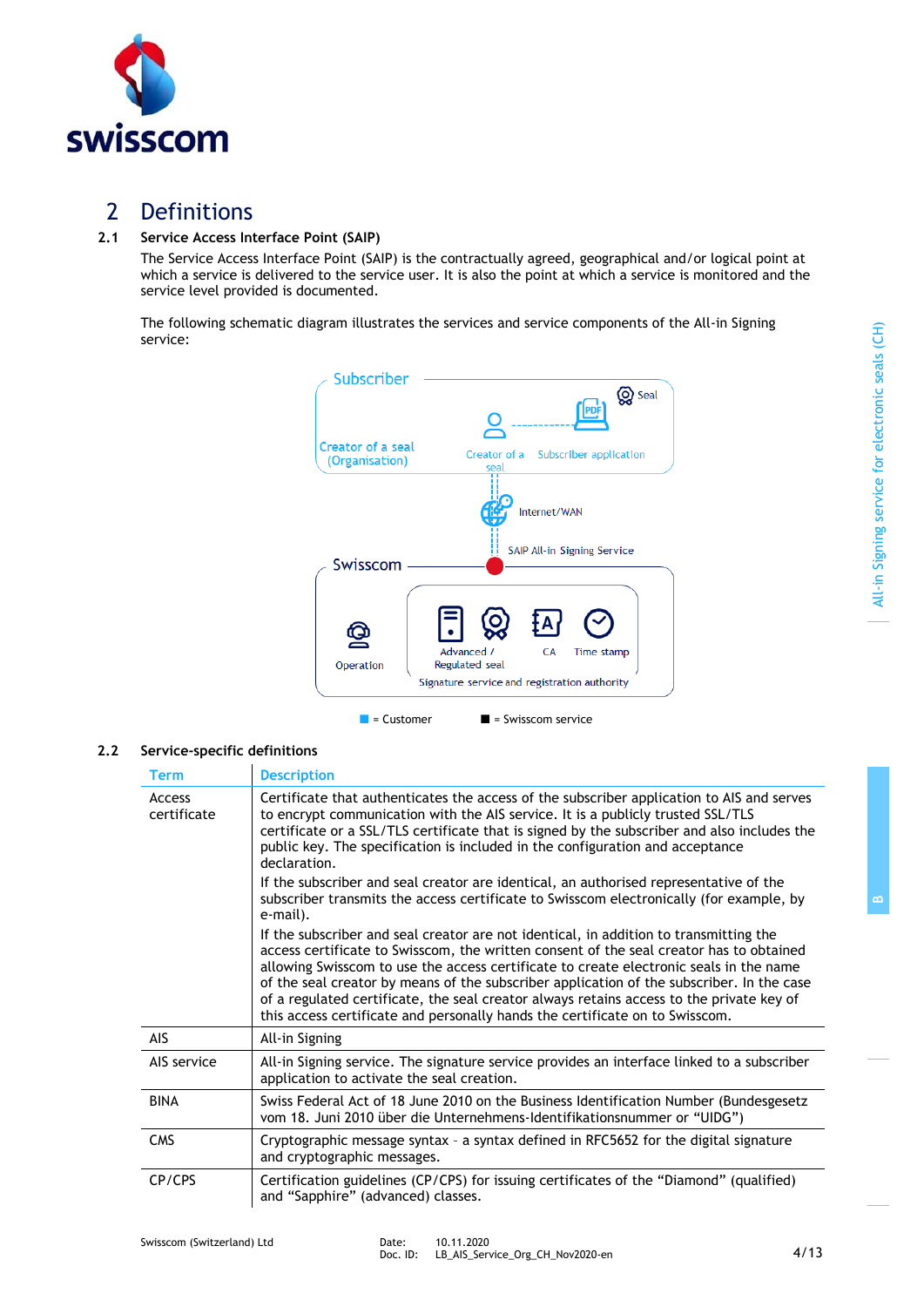

| Term                                                                                                                                                                                                                                                                                                          | <b>Description</b>                                                                                                                                                                                                                                                                                                                                                                                                                                     |  |
|---------------------------------------------------------------------------------------------------------------------------------------------------------------------------------------------------------------------------------------------------------------------------------------------------------------|--------------------------------------------------------------------------------------------------------------------------------------------------------------------------------------------------------------------------------------------------------------------------------------------------------------------------------------------------------------------------------------------------------------------------------------------------------|--|
|                                                                                                                                                                                                                                                                                                               | Certification guidelines, certification practice and documentation of certification<br>authorities defining the rules and standard practices for issuing certificates.                                                                                                                                                                                                                                                                                 |  |
| Distinguished<br>name                                                                                                                                                                                                                                                                                         | Standard form for describing a certificate subject. The subject of a certificate<br>unambiguously designates the identification of the signatory.                                                                                                                                                                                                                                                                                                      |  |
| <b>Document</b>                                                                                                                                                                                                                                                                                               | For the sake of clarity, the term "document" is used synonymously with the term<br>"data". Both documents and data can be signed.                                                                                                                                                                                                                                                                                                                      |  |
| Electronic<br>signature                                                                                                                                                                                                                                                                                       | The electronic signature is a technical procedure for verifying the authenticity of a<br>document, an electronic message or other electronic data and the identity of the<br>signatory.                                                                                                                                                                                                                                                                |  |
| Electronic seal                                                                                                                                                                                                                                                                                               | From a technical point of view, the electronic seal is based on the exact same<br>procedure as the electronic signature.                                                                                                                                                                                                                                                                                                                               |  |
|                                                                                                                                                                                                                                                                                                               | An electronic seal is data in electronic form attached to other data in electronic form<br>or logically linked to such data in order to ensure the origin and integrity of the data.<br>Under Swiss law, only regulated electronic seals for UID entities are regulated by law,<br>not advanced electronic seals.                                                                                                                                      |  |
| ESigA<br>Federal Act of 19 December 2003 on Certification Services in relation to Electronic<br>Signatures, commonly referred to as the Swiss Federal Act on Electronic Signatures<br>(Bundesgesetz vom 19. Dezember 2003 über Zertifizierungsdienste im Bereich der<br>elektronischen Signatur or "ZertES"). |                                                                                                                                                                                                                                                                                                                                                                                                                                                        |  |
| FIPS 140-2                                                                                                                                                                                                                                                                                                    | The Federal Information Processing Standard applies to published standards in the USA.                                                                                                                                                                                                                                                                                                                                                                 |  |
| Hash                                                                                                                                                                                                                                                                                                          | Unique representation of a large amount of data on a small amount of data, almost like<br>a document's fingerprint. No inferences can be made from the hash that would reveal<br>the contents of the document in any way.                                                                                                                                                                                                                              |  |
| <b>HSM</b>                                                                                                                                                                                                                                                                                                    | Hardware security module. This is a periphery device for the efficient and secure<br>execution of cryptographic functions and applications, in particular for the protection<br>of key information used cryptographically.                                                                                                                                                                                                                             |  |
| <b>OASIS DSS</b>                                                                                                                                                                                                                                                                                              | Interface standard for digital signatures for web services and other services of the<br>OASIS Group (non-profit organisation for open standards in IT)                                                                                                                                                                                                                                                                                                 |  |
| PKCS#1<br>Cryptographic standard of the RSA Laboratories.                                                                                                                                                                                                                                                     |                                                                                                                                                                                                                                                                                                                                                                                                                                                        |  |
| RA                                                                                                                                                                                                                                                                                                            | Registration authority                                                                                                                                                                                                                                                                                                                                                                                                                                 |  |
| Registration<br>authority (RA)                                                                                                                                                                                                                                                                                | Authority responsible for the identification of future seal creators. May be provided by<br>the subscriber, Swisscom or third parties, provided a contractual relationship with<br>Swisscom exists.                                                                                                                                                                                                                                                    |  |
| <b>REST</b>                                                                                                                                                                                                                                                                                                   | Representational state transfer. A programming paradigm for distributed systems,<br>particularly web services.                                                                                                                                                                                                                                                                                                                                         |  |
| Secure<br>signature<br>creation<br>module (HSM)                                                                                                                                                                                                                                                               | Qualified and certified hardware for creating signature keys and signature certificates.                                                                                                                                                                                                                                                                                                                                                               |  |
| Signature                                                                                                                                                                                                                                                                                                     | See "Electronic signature".                                                                                                                                                                                                                                                                                                                                                                                                                            |  |
| Signature<br>certificate or<br>seal<br>certificate                                                                                                                                                                                                                                                            | Certificate that is issued to the signer or the seal creator. It is managed by Swisscom on<br>a fiduciary basis and is used for signature or seal creation.                                                                                                                                                                                                                                                                                            |  |
| Seal creator                                                                                                                                                                                                                                                                                                  | Organisation (legal entity, administrative unit, etc.) that is a UID entity within the<br>meaning of Article $3(1)(c)$ of the Swiss Federal Act of 18 June 2010 on the Business<br>Identification Number (BINA) (Bundesgesetz vom 18. Juni 2010 über die Unternehmens-<br>Identifikationsnummer, UIDG), in whose name a digital certificate has been issued by<br>Swisscom, on the basis of which it creates an advanced or qualified electronic seal. |  |
|                                                                                                                                                                                                                                                                                                               | Future seal creators must first apply to Swisscom for a digital certificate. Until the<br>application has been approved by Swisscom, seal creators are applicants (who cannot<br>create seals if the application is rejected).                                                                                                                                                                                                                         |  |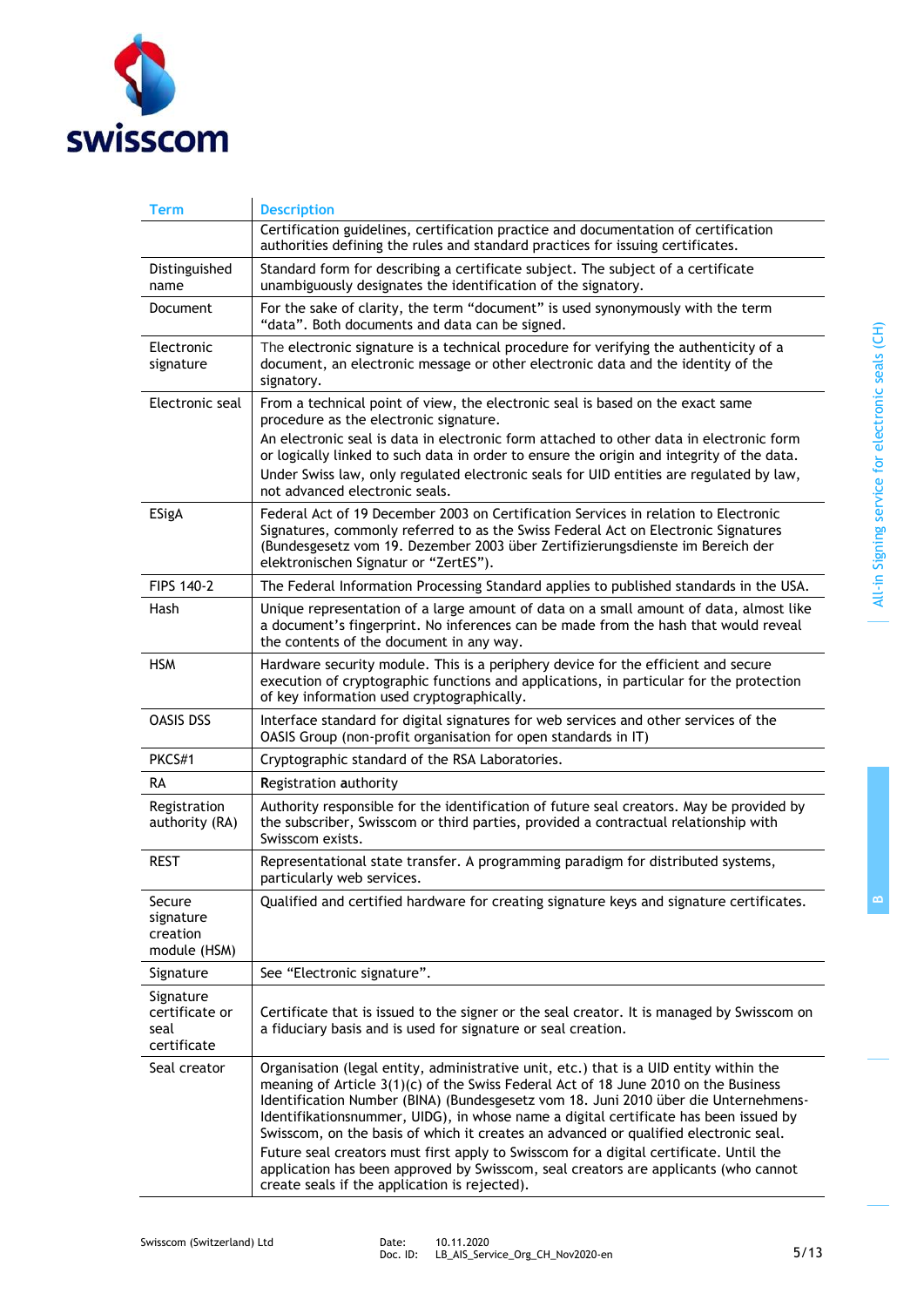

| <b>Term</b>                                                                                                                                                                                                                                                                                                                                                                                                                                                                                                                                                                                                                                                                                                         | <b>Description</b>                                                                                                                                                                                                                                                                                                                                                                                                                                                                                                                                                                                                  |
|---------------------------------------------------------------------------------------------------------------------------------------------------------------------------------------------------------------------------------------------------------------------------------------------------------------------------------------------------------------------------------------------------------------------------------------------------------------------------------------------------------------------------------------------------------------------------------------------------------------------------------------------------------------------------------------------------------------------|---------------------------------------------------------------------------------------------------------------------------------------------------------------------------------------------------------------------------------------------------------------------------------------------------------------------------------------------------------------------------------------------------------------------------------------------------------------------------------------------------------------------------------------------------------------------------------------------------------------------|
| SOAP                                                                                                                                                                                                                                                                                                                                                                                                                                                                                                                                                                                                                                                                                                                | Simple Object Access Protocol - an interface programming paradigm for web services<br>that represents an alternative to REST.                                                                                                                                                                                                                                                                                                                                                                                                                                                                                       |
| SSL/TLS                                                                                                                                                                                                                                                                                                                                                                                                                                                                                                                                                                                                                                                                                                             | Secure Socket Layer/Transport Layer Security. Encryption protocols for secure data<br>transmission on the Internet based on SSL/TLS (access) certificates.                                                                                                                                                                                                                                                                                                                                                                                                                                                          |
| <b>Static</b><br>signature                                                                                                                                                                                                                                                                                                                                                                                                                                                                                                                                                                                                                                                                                          | Term frequently used in technical documents for the "organisation signature" or "seal"<br>in accordance with this service description.                                                                                                                                                                                                                                                                                                                                                                                                                                                                              |
| Subscriber<br>Swisscom provides the services in accordance with this service description for the<br>benefit of the subscriber. The subscriber is either a direct customer of Swisscom with<br>an All-in Signing service contract (including the configuration and acceptance<br>declaration) or has a commercial contract with a partner of Swisscom with a<br>configuration and acceptance declaration with respect to Swisscom. Unless the<br>subscriber is identical to the seal creator, the subscriber requires authorisation because<br>the seal creator sends or transfers the access certificate to Swisscom electronically or<br>accepts the access certificate authorised by the subscriber for Swisscom. |                                                                                                                                                                                                                                                                                                                                                                                                                                                                                                                                                                                                                     |
| Subscriber<br>application                                                                                                                                                                                                                                                                                                                                                                                                                                                                                                                                                                                                                                                                                           | The subscriber provides one or more seal creators with access to an application with<br>which they can create electronic seals in accordance with Swisscom's terms and<br>conditions of use, and the subscriber ensures not only the authentication but also the<br>transmission of the seal data to the remote signature service of Swisscom. The<br>subscriber application receives the signed data and prepares the document for the seal<br>creator.<br>The subscriber application is not part of this service description. It is provided outside<br>of the AIS service, for example, by partners of Swisscom. |
| Terms and<br>conditions of<br>use                                                                                                                                                                                                                                                                                                                                                                                                                                                                                                                                                                                                                                                                                   | The terms and conditions of use govern the use of the seal certificates and certification<br>service in the relationship between Swisscom (Switzerland) Ltd and the seal creator on<br>a subscriber application. They can be viewed at<br>https://www.swisscom.ch/en/business/enterprise/offer/security/digital_certificate_service.html.                                                                                                                                                                                                                                                                           |
| UID entity                                                                                                                                                                                                                                                                                                                                                                                                                                                                                                                                                                                                                                                                                                          | Organisation in accordance with Article $3(1)(c)$ BINA that is assigned a business<br>identification number for unique identification.<br>Only UID entities may be creators of electronic seals pursuant to CP/CPS.                                                                                                                                                                                                                                                                                                                                                                                                 |

# 3 Variants and options

| <b>Standard variant</b>                                        | Electronic seal |
|----------------------------------------------------------------|-----------------|
| Advanced electronic seal                                       |                 |
| Regulated electronic seal                                      |                 |
| Qualified electronic time stamp                                |                 |
| Data storage in Switzerland                                    |                 |
| Operation in accordance with certification guidelines (CP/CPS) |                 |

 $\bullet$  = Standard (included in the price)

### **3.1 Definition of the service performances and options**

| <b>Performance/Option</b>          | <b>Definition</b>                                                                                                                                                                                                                                                                                                                                    |
|------------------------------------|------------------------------------------------------------------------------------------------------------------------------------------------------------------------------------------------------------------------------------------------------------------------------------------------------------------------------------------------------|
| Advanced electronic seal           | Advanced electronic seal in accordance with ETSI Standard 319 411 "NCP+".                                                                                                                                                                                                                                                                            |
| Regulated electronic seal          | Regulated electronic seal in accordance with Article 2(d) ESigA: an<br>advanced electronic signature created using a secure seal creation module<br>pursuant to Article 6 ESigA on the basis of a regulated certificate valid at<br>the time the electronic seal was generated. Seal certificates can only be<br>issued in the name of a UID entity. |
| Qualified electronic time<br>stamp | Qualified electronic time stamp in accordance with Article 2(j) ESigA.                                                                                                                                                                                                                                                                               |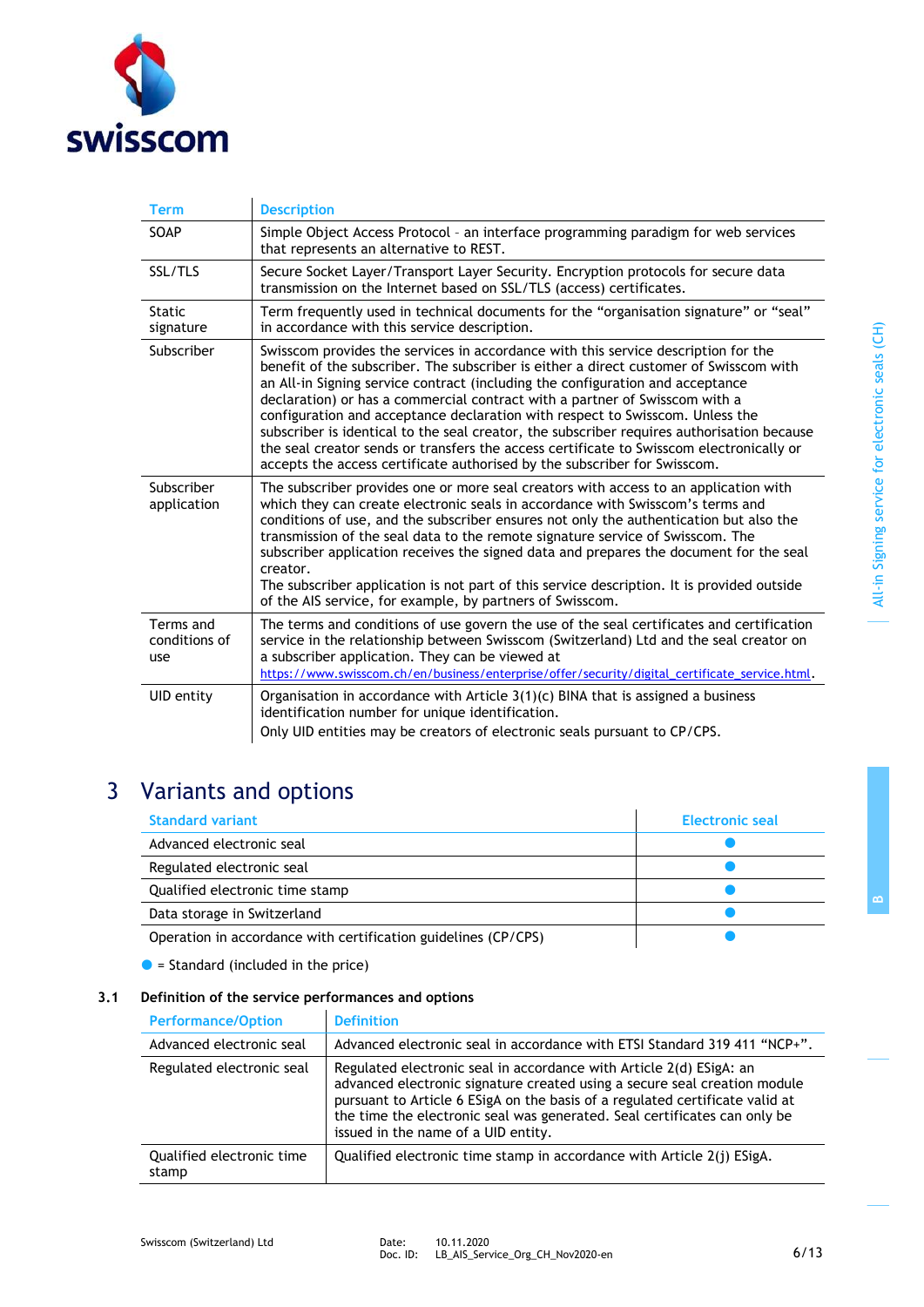

| <b>Performance/Option</b>                                            | <b>Definition</b>                                                                                                                                                                                                                                                                                                                                                                                                                                                                    |
|----------------------------------------------------------------------|--------------------------------------------------------------------------------------------------------------------------------------------------------------------------------------------------------------------------------------------------------------------------------------------------------------------------------------------------------------------------------------------------------------------------------------------------------------------------------------|
| Data storage in<br>Switzerland                                       | Personal data associated with the certificates is stored exclusively in<br>Switzerland in compliance with the applicable provisions of Swiss data<br>protection law.                                                                                                                                                                                                                                                                                                                 |
| Operation in accordance<br>with certification<br>guidelines (CP/CPS) | The operations of certification service providers are governed by the<br>certification guidelines (CP/CPS) of Swisscom (Switzerland) Ltd on the issue<br>of seal certificates.<br>The latest version can be viewed here:<br>https://www.swisscom.ch/en/business/enterprise/offer/security/digital_certificate_service.html<br>Regulated electronic seals are based on regulated certificates ("Diamond"<br>class). Advanced seals are based on certificates of the "Sapphire" class. |

### **3.2 Seal creation procedure**



- The registration authority (1) authenticates the seal creator beforehand on the basis of register entries and accepts an application from an authorised representative of the seal creator. The latter must appear in person before a representative appointed by Swisscom. The application and other documents submitted are checked and archived.
- After the application has been approved, the key material is created and stored for the seal creator on the AIS platform (2). A corresponding long-term certificate (usually three years) is issued for this key pair in accordance with the certification guidelines of Swisscom and with the subject of the seal certificate in the seal certificate application (distinguished name of the seal creator).
- The subscriber authorised by the seal creator or the seal creator itself issues an SSL/TLS access certificate. The subscriber saves this on its server. In addition, the subscriber sends a copy of this access certificate to Swisscom, which saves it on the AIS platform. This ensures the connection between the subscriber application and the AIS service.
- In the case of regulated electronic seals, the private key of the access certificate must be created and managed on a cryptographic module or HSM with [a minimum standard of FIPS 140-2](https://csrc.nist.gov/Projects/Cryptographic-Module-Validation-Program/Validated-Modules/Search) that has been agreed with Swisscom or its partner (such as Yubikey FIPS Series authentication devices). The private key is created by the subscriber with the cryptographic module or HSM in the presence of a representative appointed by Swisscom.
- All signature applications are also authenticated with this access certificate; other individual authentication no longer applies.
- The seal creator selects the document  $(3)$  or set of documents to be signed. The subscriber application creates a hash in accordance with Swisscom provisions (4) and sends it to the AIS service. Information relevant to the seal certificate subject (distinguished name) is also sent by the subscriber application.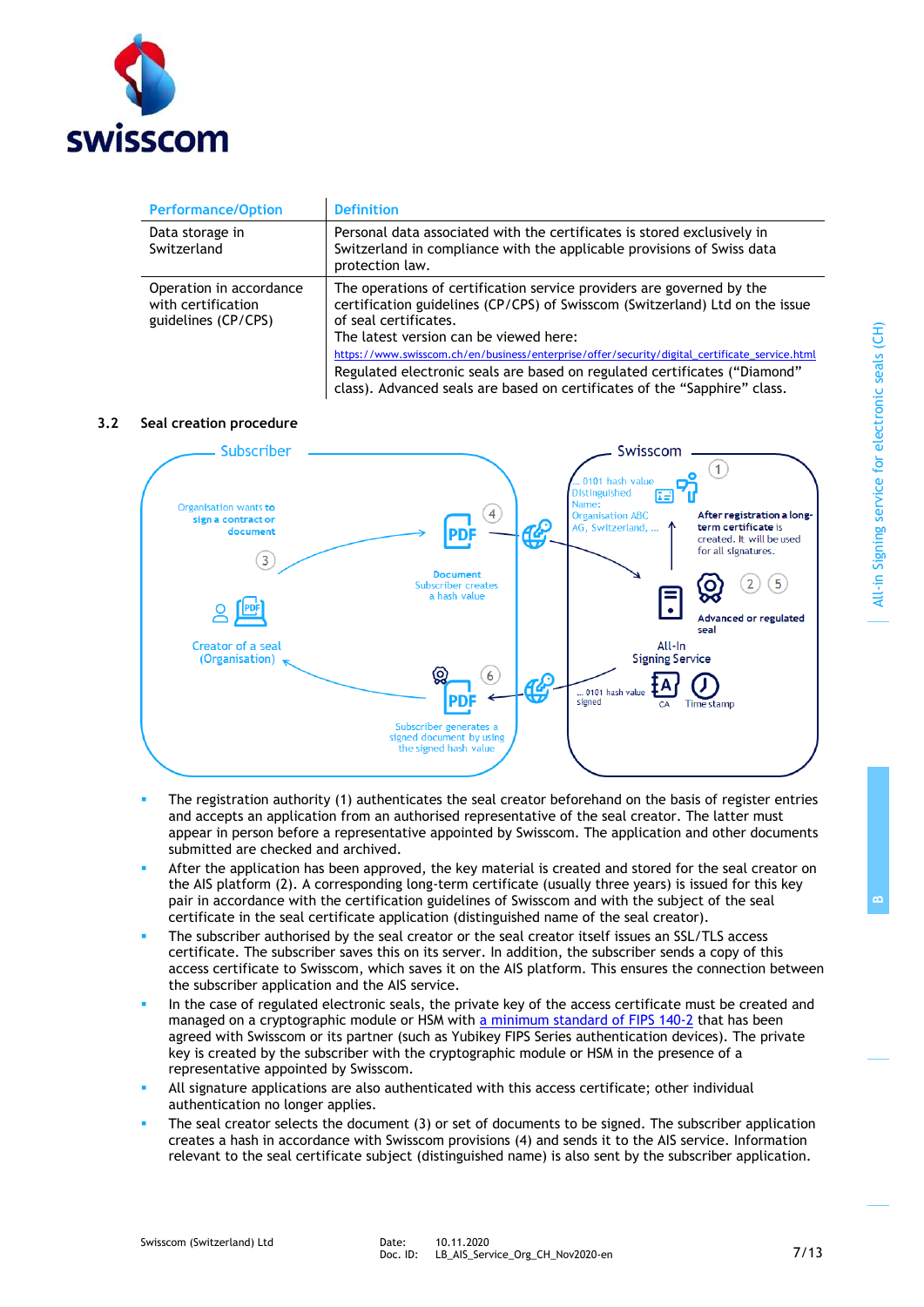**B**



- If the distinguished name of the seal creator is recorded by the registration authority and authorised for the creation of seals, a hash signature (5) is generated in accordance with CMS or PKCS#1 standard to ensure the integrity of the hash.
- The seal with additional validation information in the signature certificate (such as signature certificate chain for a trustworthy root certificate and qualified time stamp) is returned. The subscriber application ensures the seal of the document by embedding the signed hash in the document. (6)
- The security of the subscriber application is ensured through regular self-audits by the subscriber in accordance with the configuration and acceptance declaration and, if needed, through an audit by Swisscom.

### **3.3 Process for authenticating a seal creator**

Before the service commences, Swisscom conducts an audit of the seal creator in accordance with the provisions of CP/CPS (see above). For this purpose, the seal creator must be named in the seal certificate application and a representative who is an authorised signatory of the seal creator must sign the application for a seal certificate. In the case of signature regulations calling for two authorised signatories, another representative of the seal creator must also sign. By signing the seal certificate application, the seal creator authorises Swisscom to issue the certificate. The signatures must take place in the presence of an authorised representative of Swisscom either as a qualified electronic signature or by hand.

#### **3.4 Revocation (declaration of invalidity) of a seal certificate**

Seal certificates and/or access certificates must be declared invalid by the seal creator if there are visible signs that they have been misused or compromised. Swisscom will then issue a new seal certificate, if necessary on the basis of a new access certificate.

A notice of revocation must be issued by the representative of the seal creator named in the certificate application whose means of authentication (mobile number) has been stored at Swisscom. A revocation request is verified by means of the stored mobile number and release. Other procedures for revocation are possible in accordance with the provisions of CP/CPS.

# 4 Service provision and responsibilities

### **Non-recurring services**

Activities (S = Swisscom/Su = Subscriber) **S Subscriber S Subscriber S Subscriber S Subscriber S Subscriber S Subscriber S Subscriber S Subscriber S Subscriber S Subscriber S Subsc** 

|                | <b>Provision of the service</b>                                                                                                                                                                                                                                                                                                                                                                                                                                                                                                                                     |   |   |
|----------------|---------------------------------------------------------------------------------------------------------------------------------------------------------------------------------------------------------------------------------------------------------------------------------------------------------------------------------------------------------------------------------------------------------------------------------------------------------------------------------------------------------------------------------------------------------------------|---|---|
|                | Provision of the AIS infrastructure.                                                                                                                                                                                                                                                                                                                                                                                                                                                                                                                                | ✓ |   |
| 2.             | Provision of the SAIP interface based on the OASIS DSS protocol via SOAP or REST. The<br>interface can be found at http://documents.swisscom.com/product/1000255-<br>Digital_Signing_Service/Documents/Reference_Guide/Reference_Guide-All-in-Signing-<br>Service-en.pdf.                                                                                                                                                                                                                                                                                           |   |   |
| 3.             | Sending of the signed configuration and acceptance declaration with activation-relevant<br>information and the required contact persons.                                                                                                                                                                                                                                                                                                                                                                                                                            |   |   |
| 4.             | Implementation of the requirements of the configuration and acceptance declaration.                                                                                                                                                                                                                                                                                                                                                                                                                                                                                 |   |   |
| 5.             | Provision of an application for a seal certificate signed by the seal creator with all the<br>necessary documents for authenticating the seal creator (e.g. certified extract from the<br>commercial register for a regulated seal) and consent to the terms and conditions of use of<br>the service. Signature in the application for the seal certificate by an authorised<br>representative of the seal creator. Identification obtained through the personal appearance<br>of a representative of the seal creator or through a qualified electronic signature. |   |   |
| 6.             | Assurance that an access certificate is sent to Swisscom by the seal creator or its<br>authorised representative with confirmation of power of attorney in the signed acceptance<br>and configuration declaration.                                                                                                                                                                                                                                                                                                                                                  |   |   |
| 7 <sub>1</sub> | Creation and management of the private key for the access certificate in a Swisscom<br>approved storage solution or HSM with minimum FIPS 140-2 certification by the seal creator<br>or authorised partner, insofar as qualified electronic seals are created. If no process<br>approved by Swisscom exists, the private key is generated on the authorized storage<br>solution or HSM in the presence of an authorised representative of Swisscom and the                                                                                                          |   | ✓ |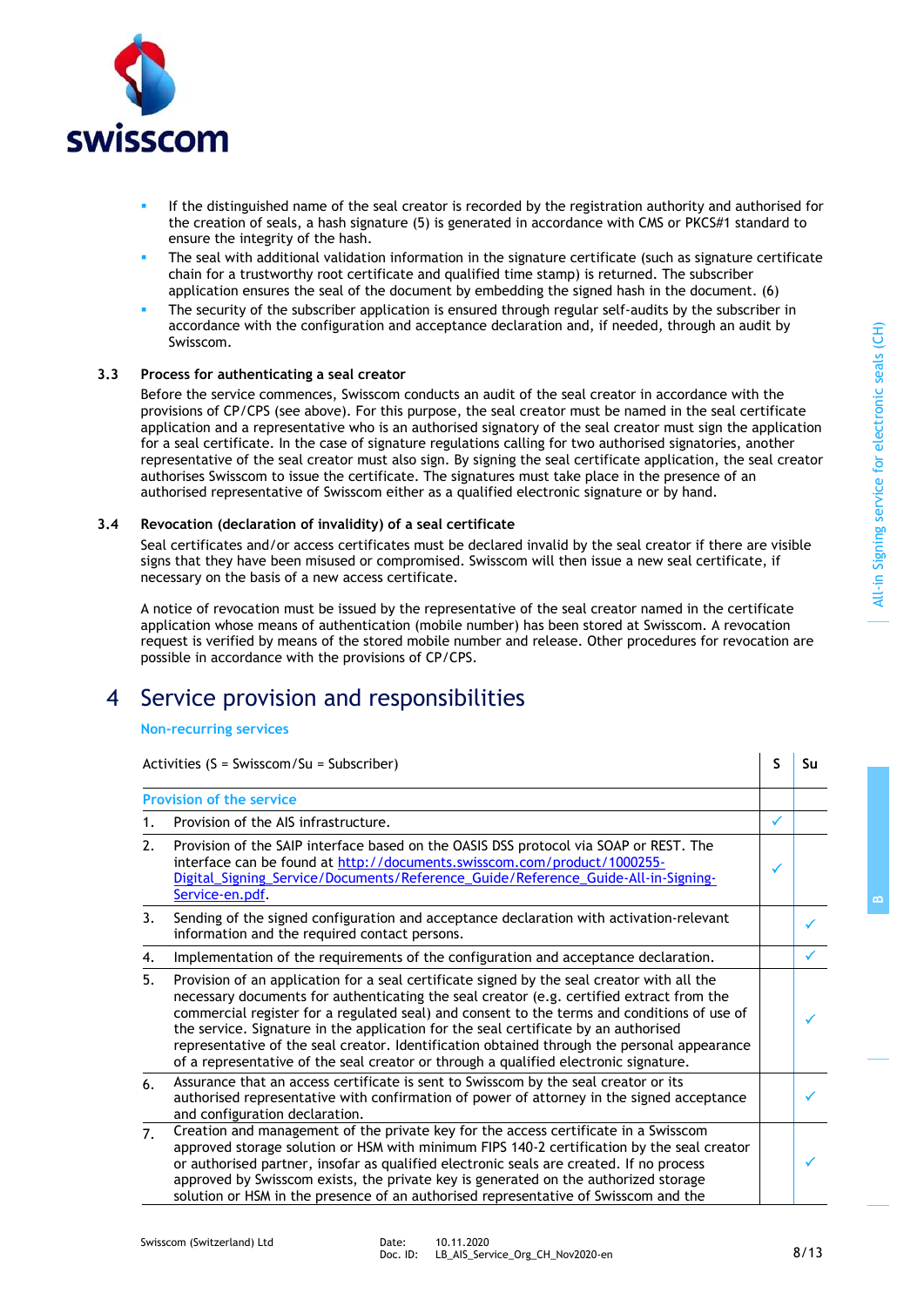

|                  | Activities ( $S = Swisscom/Su = Subscripter$ )                                                                                                                                                                           | S            | Su |
|------------------|--------------------------------------------------------------------------------------------------------------------------------------------------------------------------------------------------------------------------|--------------|----|
|                  | customer's representatives named and authorised in the seal application form. In this case,<br>the creation and transmission of the access certificate are recorded in a jointly signed<br>protocol.                     |              |    |
| 8.               | Activation of the communication for the access certificate sent.                                                                                                                                                         | ✓            |    |
| 9.               | If required, configuration of the firewall, on the server side at the subscriber.                                                                                                                                        |              |    |
|                  | 10. Designation of a person responsible, including constant deputation, for all matters<br>concerning technology and security and contact partners for audit matters in the<br>configuration and acceptance declaration. |              |    |
|                  | 11. Review of application documents.                                                                                                                                                                                     | ✓            |    |
|                  | 12. Connection of the subscriber and sending of subscriber-specific access data.                                                                                                                                         | $\checkmark$ |    |
|                  | 13. Integration of the AIS service into the subscriber-specific application(s) and/or subscriber-<br>side connection of the interface to AIS, e.g. through the use of a subscriber application of<br>a partner.          |              |    |
|                  | 14. Verification of access to the AIS service and the information on the seal certificate.<br>Immediate report of any errors to Swisscom before being used for seal creation.                                            |              |    |
|                  | 15. Fault rectification through update or re-installation.                                                                                                                                                               | ✓            |    |
| 16.              | Operation of a revocation office for declarations of invalidity of a seal certificate if the<br>seal certificate has been compromised or for other reasons.                                                              | ✓            |    |
|                  | 17. Revoking and enabling of revocations by the seal creator if there are signs that the seal or<br>access certificate has been compromised through a revocation process published by<br>Swisscom.                       |              |    |
|                  | 18. Notification of the relinguishment of business activities, a bankruptcy notice against the<br>subscriber, the opening of bankruptcy proceedings or a debt restructuring moratorium.                                  |              |    |
|                  | Termination of the service or termination of the seal creation for a seal creator                                                                                                                                        |              |    |
| 1.               | Deletion of the seal and access certificates in the AIS infrastructure.                                                                                                                                                  | $\checkmark$ |    |
| $\overline{2}$ . | Deletion of the associated key from the HSM.                                                                                                                                                                             |              |    |

### **Recurring services**

|    | Activities ( $S = Swisscom/Su = Subscripter$ )                                                                                                                                                                                                                                                                                                                                    | Sп |
|----|-----------------------------------------------------------------------------------------------------------------------------------------------------------------------------------------------------------------------------------------------------------------------------------------------------------------------------------------------------------------------------------|----|
|    | <b>Standard services</b>                                                                                                                                                                                                                                                                                                                                                          |    |
| 1. | Operation of the AIS infrastructure, renewal of the seal certificate before its validity<br>expires.                                                                                                                                                                                                                                                                              |    |
| 2. | Lifecycle management of the AIS service infrastructure.                                                                                                                                                                                                                                                                                                                           |    |
| 3. | Lifecycle management of the subscriber's infrastructure: updating to the current status of<br>technology and security (security patches, updates, etc.).                                                                                                                                                                                                                          |    |
| 4. | Appropriate technical and organisational measures to protect the data sent from the<br>subscriber application (e.g. including through the deactivation of connections not required<br>or access regulations, etc.). Disclosure of the security system of the subscriber application<br>and communication to Swisscom, if so requested by Swisscom or its certification authority. |    |
| 5. | Amendment of the definition of the security requirements.                                                                                                                                                                                                                                                                                                                         |    |
| 6. | Lifecycle management of the access certificate: timely exchange before expiration of<br>validity by the seal creator itself by e-mail to 1st-level support of Swisscom, specifying the<br>claimed identity and the PRO number named in the contract.                                                                                                                              |    |
| 7. | Assurance of the confidentiality of the data exchange between Swisscom and the subscriber<br>(for example, avoidance of "inspection" modules).                                                                                                                                                                                                                                    |    |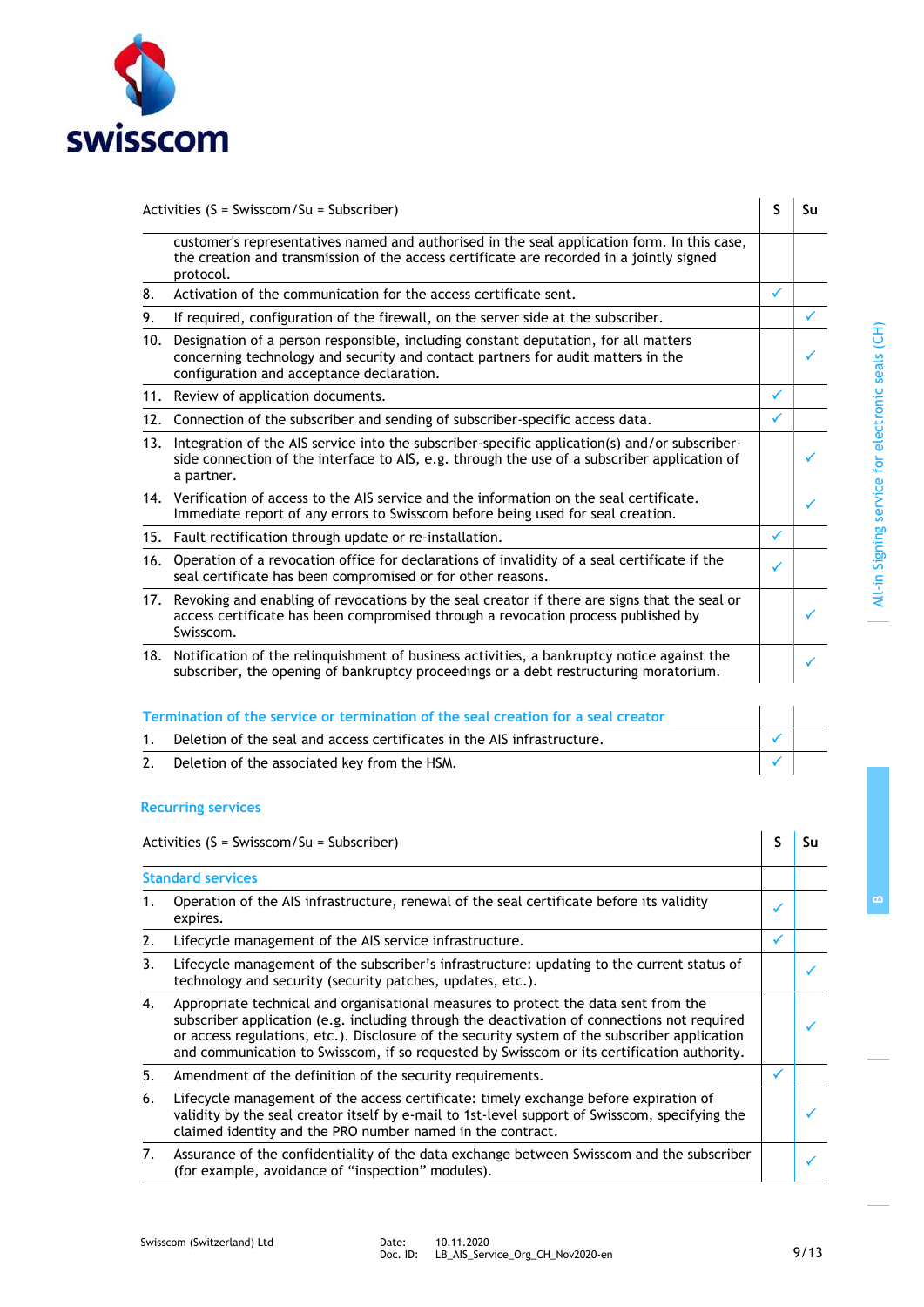

| Activities $(S = Swisscom/Su = Subscripter)$ |                                                                                                                                                                                                                                                                                                                                                               | S            | Su |
|----------------------------------------------|---------------------------------------------------------------------------------------------------------------------------------------------------------------------------------------------------------------------------------------------------------------------------------------------------------------------------------------------------------------|--------------|----|
| 8.                                           | Selection of an approved storage solution or HSM in the case of a regulated seal that allows<br>access to the subscriber application to be blocked at the latest after 5 failed attempts at<br>authentication to the service. A new access certificate must then be issued in accordance<br>with the authorised process or in a joint ceremony with Swisscom. |              |    |
| 9.                                           | Creation of seal certificates.                                                                                                                                                                                                                                                                                                                                | $\checkmark$ |    |
|                                              | 10. Definition of the seal certificate content and procedure for seal creation.                                                                                                                                                                                                                                                                               | $\checkmark$ |    |
| 11.                                          | Sending of the seal creator's data (distinguished name) in accordance with the provisions of<br>the certificate application of the seal creator and the configuration and acceptance<br>declaration.                                                                                                                                                          |              |    |
|                                              | 12. Creation of seals.                                                                                                                                                                                                                                                                                                                                        | ✓            |    |
|                                              | 13. Creation of seals in conjunction with a qualified time stamp in accordance with ESigA.                                                                                                                                                                                                                                                                    | ✓            |    |
|                                              | 14. Fulfilment of the cooperation obligations and requirements by the security officer.                                                                                                                                                                                                                                                                       |              | ✓  |
|                                              | 15. Customer notification in the event of outages and maintenance.                                                                                                                                                                                                                                                                                            | ✓            |    |
| 16.                                          | Provision of support services (service desk, incident management, etc.).                                                                                                                                                                                                                                                                                      | ✓            |    |
| 17.                                          | Reporting of changes to subscriber-specific information (contact persons, access<br>certificate, termination of seal creation, etc.).                                                                                                                                                                                                                         |              |    |
| 18.                                          | Updating of subscriber-specific information (contact persons, access certificate, etc.).                                                                                                                                                                                                                                                                      | ✓            |    |
|                                              | 19. Reporting of service faults.                                                                                                                                                                                                                                                                                                                              | ✓            |    |
|                                              | 20. Reporting of any security incident on the system of the subscriber application which<br>concerns the AIS service.                                                                                                                                                                                                                                         |              |    |
| 21.                                          | Reporting of any security incident on the system of the signature service which impacts the<br>subscriber or seal creator.                                                                                                                                                                                                                                    | ✓            |    |
|                                              | 22. Further development, adjustment of the interface to current regulatory and security<br>requirements. Information on adjustment of the interface three months before release,<br>unless immediate action is called for by law or for security reasons. Maximum of two<br>adjustments per year.                                                             | ✓            |    |
|                                              | 23. Adjustment of the interface in line with Swisscom's new requirements within three months.                                                                                                                                                                                                                                                                 |              |    |

# 5 Service levels and reporting

### **5.1 Service levels**

The following service levels generally relate to the agreed support time. Definitions of terms (Operation Time, Support Time, Availability, Security and Continuity) and the description of the measurement method and reporting are set out in the other contract elements (e.g. "SLA definitions").

The following service levels are provided. In the case of several possible service levels per variant, the service level is selected in the service contract.

| Service level & targets | Electronic seal |
|-------------------------|-----------------|
|                         |                 |

|  |  | <b>Operation Time</b> |
|--|--|-----------------------|
|  |  |                       |

| <b>Operation Time</b>          | Mo-Su                                                                           | 00:00-24:00                                                |  |
|--------------------------------|---------------------------------------------------------------------------------|------------------------------------------------------------|--|
| Provider Maintenance<br>Window | PMW-DC                                                                          | <b>PMW Data Centre</b><br>Swisscom                         |  |
|                                | PMW-S:<br>with advance notice<br>for security and<br>system-critical<br>updates | Daily<br>19:00-07:00, for<br>announced<br>maintenance only |  |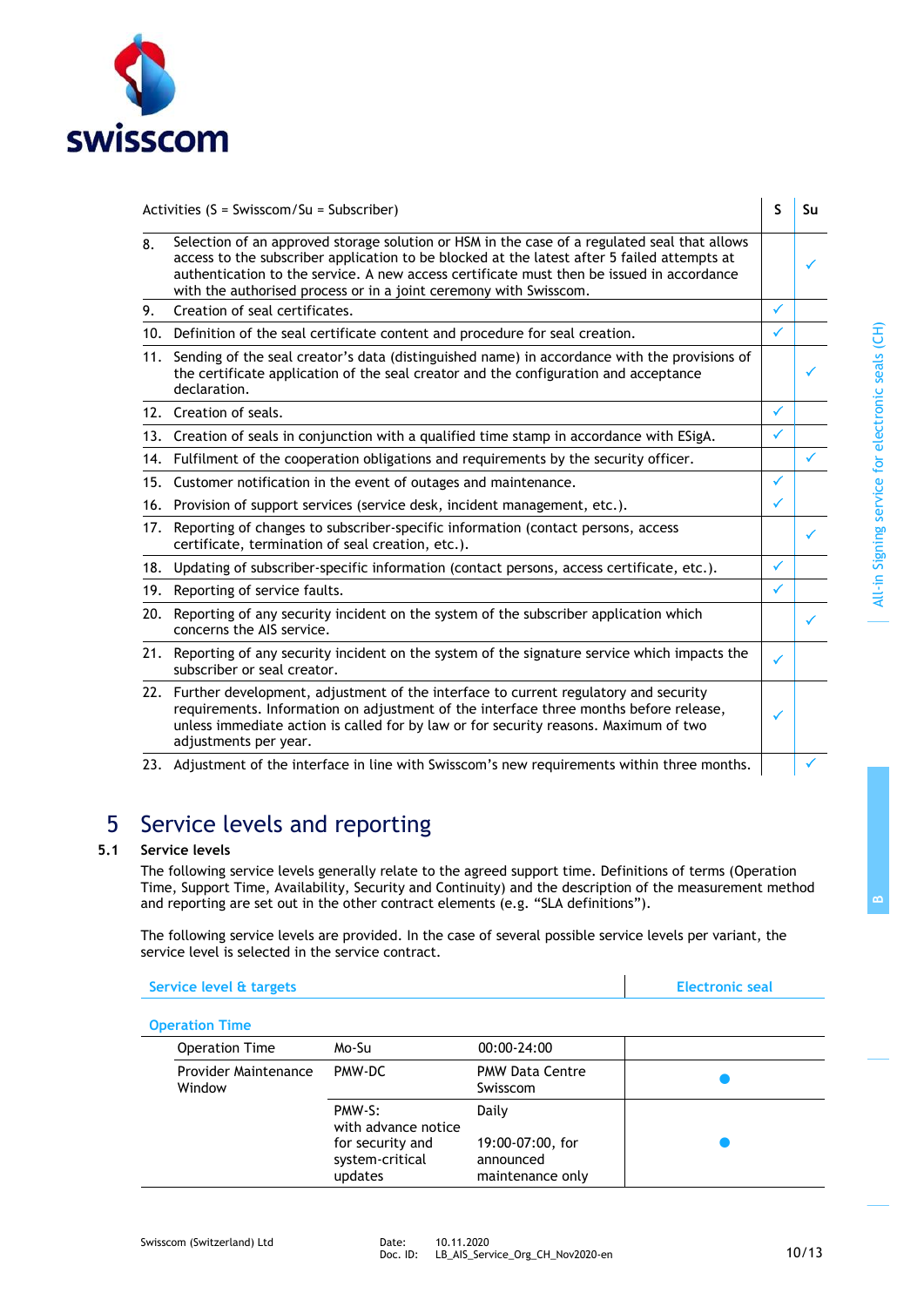

| Service level & targets                                            |                    |             | <b>Electronic seal</b> |
|--------------------------------------------------------------------|--------------------|-------------|------------------------|
| <b>Support Time</b>                                                |                    |             |                        |
| Support Time                                                       | Mo-Fr              | 00:00-24:00 |                        |
| Fault acceptance                                                   | Mo-Su              | 00:00-24:00 |                        |
| <b>Availability</b>                                                |                    |             |                        |
| Service Availability                                               |                    |             |                        |
| Signature service<br>п                                             | 99.8%              |             |                        |
| Directory<br>٠<br>services accor-<br>ding to CP/CPS<br>section 2.2 | 99.9%              |             |                        |
| <b>Security</b>                                                    |                    |             |                        |
|                                                                    | Advanced (ITSLA)   |             |                        |
|                                                                    | Customised (ITSLC) |             | $\circ$                |

| $ICT$ Service Continuity $RTO$ 120 h $\mid$ RPO 24 h |                                                    |  |
|------------------------------------------------------|----------------------------------------------------|--|
| $(ICTSC)^1$                                          | $RTO$ 48 h $\mid$ RPO 24 h                         |  |
| $\bullet$ = Standard (included in the price)         | $O$ = For an additional charge $-$ = Not available |  |

### 5.1.1 **Support and Operation**

During the support time, Swisscom ensures the operation of the AIS service up to SAIP. Faults can be reported and accepted during this time (1st Level Support). If the AIS service has been purchased through a Swisscom partner, it must be contacted in the event of malfunctions. The partner will forward the fault to Swisscom if he cannot remedy it. Customer specific issues and service setups are handled by the 2nd Level Support Monday to Friday from 8h00 to 17h00. The holiday regulations of the basic document "SLA definitions" must be considered.

### **5.2 Service level reporting**

Within the scope of the service, the subscriber receives the following standard service level report. Further reports can be provided, subject to charge, as part of the advanced reporting service after assessing the feasibility of the Customer's requirements.

| Service level report |                                           | Electronic seal | <b>Reporting</b><br>period |
|----------------------|-------------------------------------------|-----------------|----------------------------|
| Availability         | Service availability<br>Signature service | (On request)    | Monthly                    |
|                      | Directory services                        | (On request)    | Monthly                    |

 $\bullet$  = Standard (included in the price)  $\circ$  = For an additional charge  $\bullet$  = Not available

# 6 Billing and quantity report

### **6.1 Billing**

Services are billed retroactively for the previous month. The billing details are set out in the service contract.

<sup>1</sup> RTO and RPO only concern the provision of the AIS service on SAIP. Mobile services used for the identification, authentication or declaration of consent are not included here.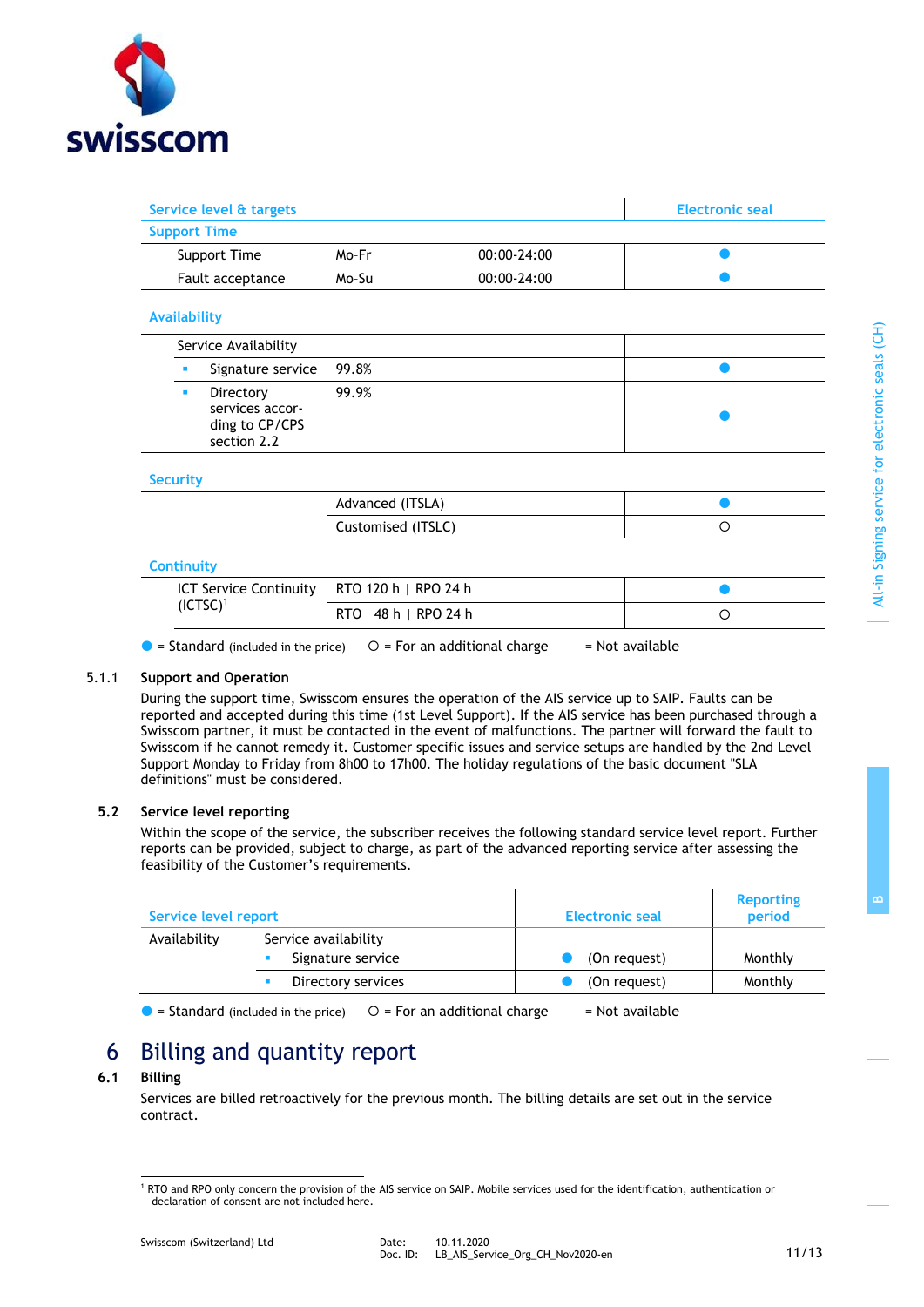**B**



### **6.2 Quantity report**

Quantity reports are governed by the service contract.

## 7 Special provisions

### **7.1 Subscriber application**

The subscriber application is not part of this service description. The subscriber application is provided by the subscriber, by a Swisscom partner or by Swisscom.

### **7.2 Operation of the subscriber application if the subscriber and seal creator are not identical**

The representative of the seal creator authorised in the certificate application must transfer the access certificate to Swisscom or, in the case of advanced seals, approve the transfer of the access certificate to Swisscom by the subscriber in writing. This authorises the subscriber to operate the subscriber application for the seal creator with respect to Swisscom. If the authorised representative changes, Swisscom is to be notified in writing or by e-mail by a representative of the seal creator or by the previous contact.

In this way, all documents that are transmitted via the Swisscom interface will have an electronic seal. Swisscom cannot verify that the access of the operator of the subscriber application with authority to access the key material for seal creation was authorised or that it was error-free.

### **7.3 Potential applications of the advanced or regulated electronic seal**

The use of the advanced or regulated electronic seal generally serves to guarantee the proof of origin and the integrity of the content of a file. The electronic seal is not to be confused with the legal concept of the electronic signature. Moreover, the legal effects of the higher-quality regulated electronic seal are not the same as those for the advanced electronic seal. It is up to the subscriber and the subscriber's seal creator to clarify in advance the legal effects of the chosen type of electronic seal (with or without a time stamp). Swisscom accepts no responsibility in this regard.

Regulated electronic seal (based on a certificate of the Swisscom "Diamond" class): the regulated seal created using AIS satisfies the criteria defined in the CP/CPS and the definition in accordance with Article 2(d) of the Swiss Federal Act on Electronic Signatures (ESigA; SR 943.03).

Advanced electronic seal (certificate of the Swisscom "Sapphire" class): the advanced electronic seal created using AIS satisfies the criteria defined in the CP/CPS and, in contrast to the regulated electronic seal, is not regulated by law.

Qualified electronic time stamp: the qualified electronic time stamp created using AIS satisfies the criteria defined in the CP/CPS and the definition in accordance with Article 2(j) ESigA.

The advanced electronic seal and the regulated electronic seal do not have the same legal effects as a handwritten signature or a qualified electronic signature. Depending on the situation, some documents therefore require a handwritten signature, a qualified electronic signature or a regulated electronic seal, under certain circumstances with an electronic time stamp, in order for the intended legal validity to enter into effect.

In the event that foreign law is applicable, electronic seals issued using AIS may have legal effects that differ from, exceed or fall short of those under Swiss law.

The exchange of encrypted data and the issuing of certificates in/with certain states are also subject to legal restrictions.

### **7.4 Data processing by third parties in Switzerland or abroad, emergency access**

Data transmitted to Swisscom by the subscriber (seal creation data) within the scope of service provision are generally processed by Swisscom in Switzerland. Any data processing by third parties commissioned by Swisscom and/or from abroad is always carried out in accordance with the applicable provisions of Swiss data protection law. Such processing may occur, in particular, in instances in which the data are processed by employees domiciled in the EU (cross-border commuters) or while travelling as well as in cases where data are handled by the maintenance divisions of manufacturers from the EU. Within the framework of this service, the following constellations may specifically be affected by such processing: